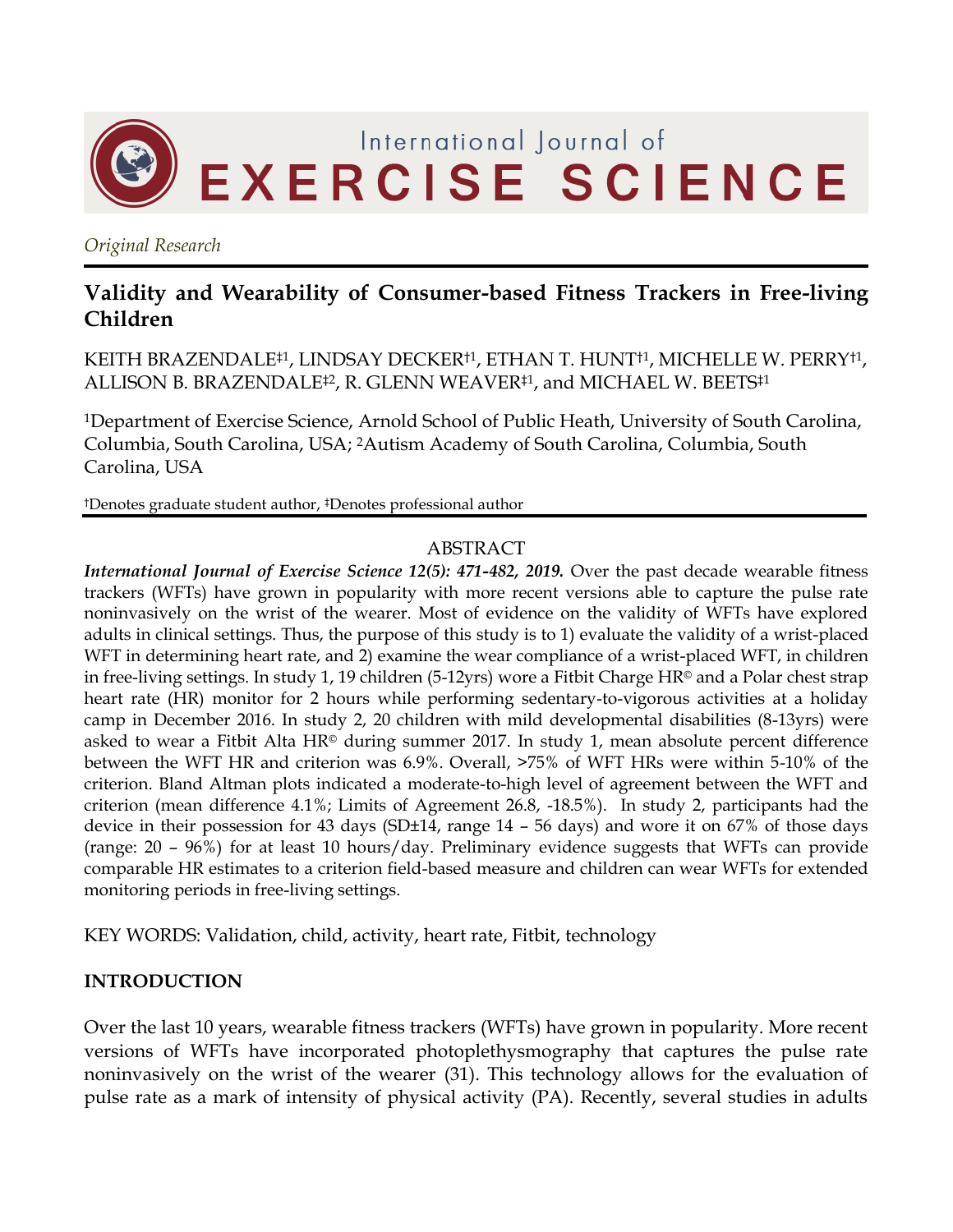that examined the validity of the pulse rate features of WFTs showed the heart rate (HR) information derived from WFTs is strongly related to the heart rate obtained from scientificgrade heart rate sensors placed around the chest [\(1,](#page-9-0) [6\)](#page-9-1). These data indicate the HR feature of WFTs could be used to monitor the intensity of PA of individuals under free-living conditions. The majority of validation studies on WFTs, however, have been performed with college-age young adults, older adults, or clinical populations [\(2,](#page-9-2) [15,](#page-10-0) [19\)](#page-10-1). Studies on the validity of HR from WFT with children are lacking, specifically studies investigating the validity and 'wearability' of these devices in free-living settings [\(10\)](#page-9-3). Such studies would serve as an important contribution to the science of monitoring youth PA given other advantageous features inherent in many WFTs on the market.

From a measurement standpoint, one of the more attractive features of WFTs is the 'wearability' of the devices which are designed to be worn continuously 24/7 as part of dayto-day life. This feature may improve compliance with wearing a PA monitoring device [\(35\)](#page-11-1). Lack of compliance with wearing scientific grade motion sensors, such as the ActiGraph accelerometer, for the necessary number of days and number of hours per day is an issue commonly reported in the youth physical activity literature [\(36\)](#page-11-2). Protocols usually call for wearing a monitor for 7 days, with the hope that 4 of these days (with one being a weekend day) meet the wear time criteria per day (i.e., 6 to 10 hours minimum)[\(34\)](#page-11-3). A study [\(38\)](#page-11-4) of over 2,000 9-15 year-olds showed that with a standard 7-day protocol, less than 34% of the participants had complete 7-day data, with a minimum of 6 hours wear/day. This was similar to the wear compliance reported in the NHANES objective assessment of PA via ActiGraph accelerometry [\(33\)](#page-11-5). These findings suggest that when wear compliance is low, the standard 7 day protocol now needs to be expanded to a minimum of 3 to 4 weeks to reliably measure children's PA.

Should the photoplethysmography feature of WFTs be a valid indicator of HR and children are willing to wear such a device for extended monitoring timeframes, this could greatly increase the field's understanding of youth physical activity behaviors [\(21,](#page-10-2) [31\)](#page-11-0). In addition, combining HR with accelerometry has been shown to provide the greatest precision in estimating physical activity and energy expenditure in children [\(4,](#page-9-4) [8\)](#page-9-5). Finally, there are a lack of studies examining the utility of WFTS with children in free-living settings [\(10\)](#page-9-3). Therefore, the purpose of this two-part study was, 1) to examine the validity of WFTs as a measure of heart rate (HR) in children when compared to a criterion measure, and 2) to illustrate the wear compliance from children wearing WFTs over extended timeframes in free-living conditions.

# **METHODS**

Two separate studies were conducted to 1) assess the validity of HR obtained from a WFT (Study 1), and 2) illustrate wear compliance of a wrist-worn WFT in free-living conditions. Study 1 participants were typically-developing elementary school-aged children attending a two-week holiday camp during December, 2016. Study 2 participants were elementary schoolaged children with no physical disabilities attending an eight-week summer day camp for

International Journal of Exercise Science http://www.intjexersci.com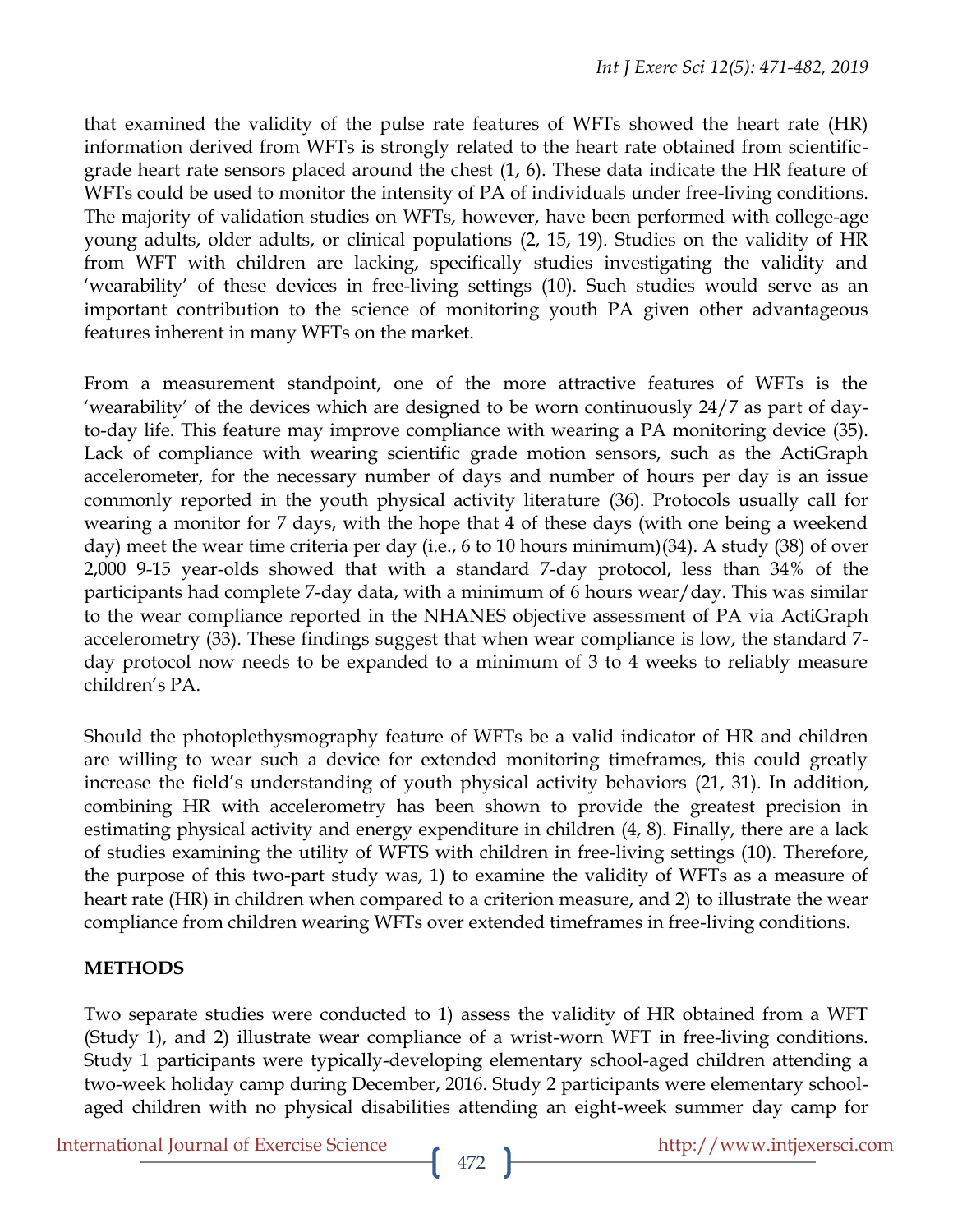children with developmental disabilities during June and July, 2016. Study 1 and Study 2 procedures were approved by the lead authors institutional review board (IRB).

### *Participants*

Study 1: Children (Mean age: 8.0, ±1.8 years, 46% female, 60% non-Hispanic white) attending a two-week holiday camp in a southeastern U.S. state were invited to be part of study 1. Inclusion criteria consisted of 1) a child without any physical disability that would prohibit participation in activity and 2) a child with an age between 5-12 years. Parental consent was obtained from the parent/guardian, and verbal assent obtained from the child, prior to the first day of data collection.

# *Protocol*

Study 1: Data collection took place between 7:00am – 12:00pm (Mon-Fri). The morning was split in to two 2-hour data collection segments 7:30 – 9:30am, and 10:00am – 12:00pm. In each 2-hour segment, four children were each given: 1) a Fitbit Charge  $HR<sup>°</sup>$  to wear on their nondominant wrist, 2) a Polar H7© watch on their dominant wrist, and, 3) a Polar H7© (Polar Electro Inc., Lake Success, NY, USA) telemetry chest strap affixed around the bottom of their sternum. The placement of these devices was conducted by, and took place under, the supervision of a gender-matched trained research assistant and camp counselor, respectively. A second trained research assistant noted the time that the devices were placed on (TIME ON), and removed (TIME OFF), after the two-hour segment. Prior to data collection, the time for the Fitbit Charge HR<sup>©</sup> and the Polar H7<sup>©</sup> watch were calibrated to the nearest second. This protocol was followed for the second morning data collection segment of the same day (10:00am – 12:00pm), but with a different set of four children. For the duration of each 2-hour segment, children played a variety of activities that consisted of staff-led structured games (e.g., tag, basketball) and free-play opportunities. This process was repeated for all days (Mon-Fri).

# *Statistical Analysis*

Study 1: Data from the Fitbit Charge  $HR^{\odot}$  was downloaded via a third-party research platform, Fitabase<sup>©</sup> (Small Steps Labs LLC, San Diego, CA, USA) and from the Polar H7<sup>©</sup> via manufacturer software. Data was cleaned for the removal of corrupt files due to criterion measure device malfunction and data from both devices were matched for time (second-bysecond) according to time-stamps for each activity session and individual child. Descriptive statistics and Pearson correlations were calculated to determine the magnitude of the relationship between the Fitbit Charge  $HR^{\odot}$  and Polar  $H7^{\odot}$  estimates. The mean absolute percent difference between the WFT and the criterion measure was examined by the following categories <5% different (from criterion), 5-10% different, and >10% different. Bland Altman plots (95% Limits of Agreement, LOA) were performed to compare the accuracy of the WFT to the criterion measure. All analyses were performed using Stata (V.14.1, College Station, TX).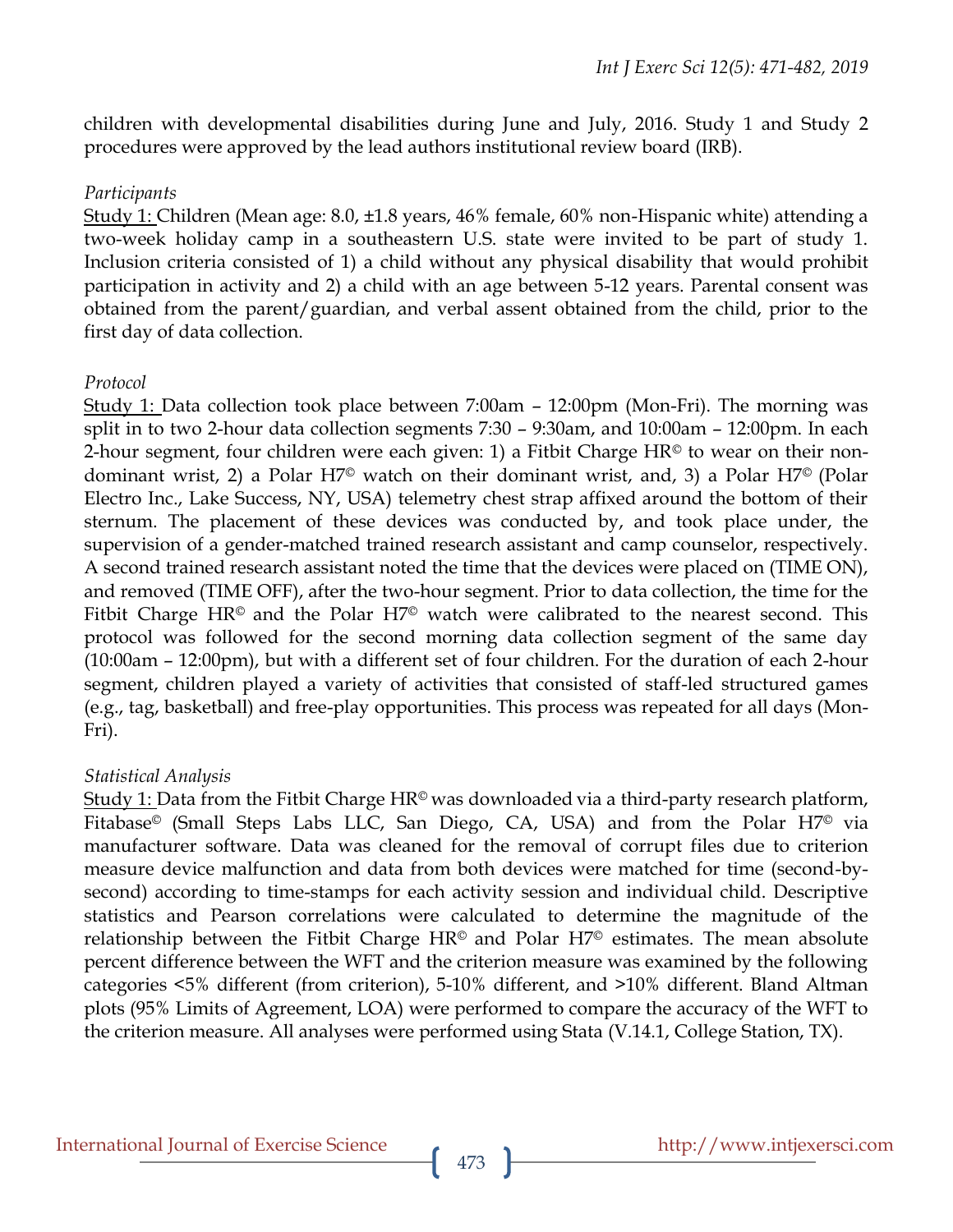### *Participants*

Study 2: Twenty children (Mean age: 9, ±1.6 years, 50% girls, 90% non-Hispanic white) with mild development disabilities attending an eight-week summer day camp (Mid-June to August 2017) were invited to be part of study 2. Inclusion criteria consisted of a child 1) without any physical disability, and 2) between 5-15 years. Parental consent was obtained from the parent/guardian, and verbal assent obtained from the child, prior to the first day of data collection.

### *Protocol*

Study 2: The summer day camp took place at a special education school and catered towards children 5 to 15 years old with social skills deficits. Camp operating hours were from 8:30am – 3:30pm Wednesdays and Fridays. Children participating in the study were given a Fitbit Alta  $HR<sup>°</sup>$  to wear on their non-dominant wrist on their first day of camp. Children were instructed to wear it on camp and non-camp days morning and night, handing the device back on their last day of camp. The time and date the device was placed on, and removed from, the child's non-dominant wrist was recorded by research staff. During the first day of camp, a trained research assistant gave each parent/guardian of a participating child a unique login and password for their pre-configured Fitbit© accounts, instructions for the parent/guardian on how to download the Fitbit<sup>®</sup> app, sync, and charge the device. Each account was linked to a online account [\(12\)](#page-10-3). Through Fitabase©, research assistants monitored battery life and frequency of syncing events and sent text reminders to the parent/guardian to address any long periods of non-compliance defined as ≥4 days of no syncing/charging.

# *Statistical Analysis*

Study 2: Currently, there are no defined procedures to analyze or interpret Fitbit© HR coverage data [\(3,](#page-9-6) [10\)](#page-9-3). Each child's individual HR files were downloaded from Fitabase© in 1-minute epochs and cleaned to remove the first and last days of data as these were not complete days (i.e. 24 hours). All days the child had the device in their possession was considered 'Wearable Days'. A valid wear-day was defined as any day with at least 10 hours of 60 second epoch HR recordings present. Non-wear time was classified as any 15-minute period on a wear-day where consecutive HR values were missing. Secondary wear time analysis explored day and night wear and non-wear defined as HR recordings occurring between 8:00am – 8:00pm and 8:01pm – 7:59am, respectively. Valid wear-day data was interpreted as the percent of weardays ranging from 10 to 24 hours/day of 60 second epoch HR recordings present, hereon referred to as 'HR coverage'.

#### **RESULTS**

A total of nineteen children provided observations (2-hour segments) for a total of 38,778 1 minute HR data points for comparison in Study 1. Table 1 shows the mean HR beats per minute (bpm) for the WFT and the criterion measure. Overall, the correlation between Fitbit Charge HR© and Polar H7© was  $r = 0.84$ , represented by an absolute HR difference of 8.9 bpm, and an absolute percent difference of 6.9% (Table 1.) Figure 1 shows the results of a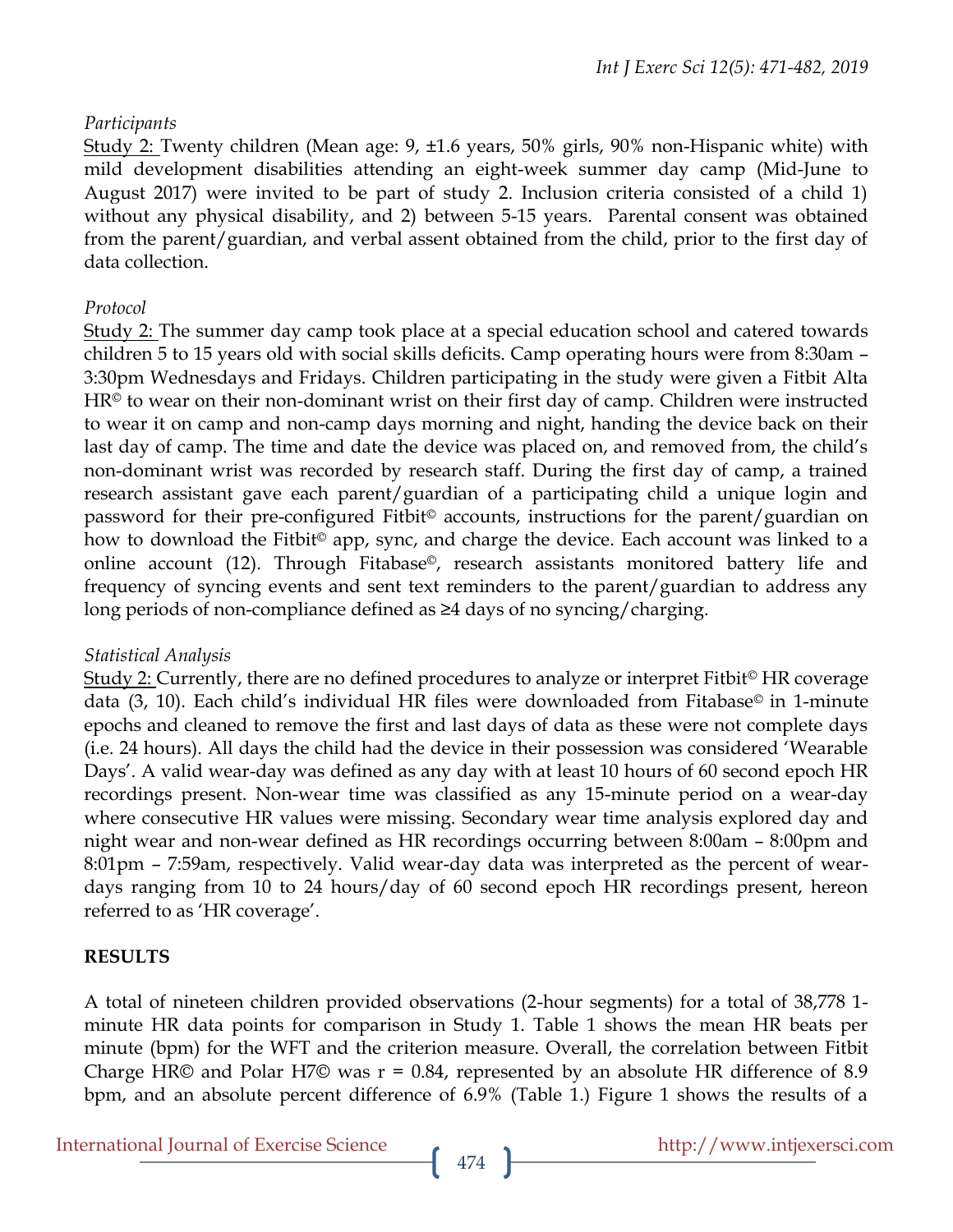Bland-Altman plot where 75% of the HR estimates from the Fitbit device were within ±10% of the criterion measure, with 51% falling within <5%. Bland Altman plots indicated a moderateto-high level of agreement between the WFT and criterion (mean difference 4.1%; LOA 26.8, - 18.5%).

**Table 1.** Study 1: Heart rate estimates from criterion and consumer wearable fitness tracker for the overall sample and by level of agreement.

|                                                                                                                                                                                                                                                                                                                                                                  |                                           |                                                                   |           |         |       |                 |           |        |       |             |           | <b>Absolute Percent Difference</b> |                                                        |       |           |         |       |
|------------------------------------------------------------------------------------------------------------------------------------------------------------------------------------------------------------------------------------------------------------------------------------------------------------------------------------------------------------------|-------------------------------------------|-------------------------------------------------------------------|-----------|---------|-------|-----------------|-----------|--------|-------|-------------|-----------|------------------------------------|--------------------------------------------------------|-------|-----------|---------|-------|
|                                                                                                                                                                                                                                                                                                                                                                  |                                           |                                                                   | Overall   |         |       | 0 to $\leq 5\%$ |           |        |       | >5% to ≤10% |           |                                    |                                                        | >10%  |           |         |       |
|                                                                                                                                                                                                                                                                                                                                                                  |                                           | Mean                                                              | <b>SD</b> | Min     | Max   | Mean            | <b>SD</b> | Min    | Max   | Mean        | <b>SD</b> | Min                                | Max                                                    | Mean  | <b>SD</b> | Min     | Max   |
| Data Coverage (percentage)                                                                                                                                                                                                                                                                                                                                       |                                           |                                                                   |           |         |       | 54.4            |           |        |       | 22.7        |           |                                    |                                                        | 22.9  |           |         |       |
| Heart Rate (bpm)                                                                                                                                                                                                                                                                                                                                                 |                                           |                                                                   |           |         |       |                 |           |        |       |             |           |                                    |                                                        |       |           |         |       |
| Criterion (Polar Chest Strap)                                                                                                                                                                                                                                                                                                                                    |                                           | 120.4                                                             | 21.1      | 66.0    | 211.0 | 118.6           | 19.4      | 71.0   | 199.0 | 119.6       | 20.2      | 76.0                               | 194.0                                                  | 125.6 | 24.7      | 66.0    | 211.0 |
| FitBit Charge HR                                                                                                                                                                                                                                                                                                                                                 |                                           | 116.2                                                             | 19.5      | 71.0    | 195.0 | 117.9           | 19.3      | 71.0   | 195.0 | 115.5       | 19.2      | 71.0                               | 187.0                                                  | 113.0 | 20.0      | 71.0    | 173.0 |
| Heart Rate Difference (bpm)                                                                                                                                                                                                                                                                                                                                      |                                           | 4.2                                                               | 11.3      | $-55.0$ | 97.0  | 0.7             | 3.4       | $-9.0$ | 10.0  | 4.1         | 8.6       | $-16.0$                            | 19.0                                                   | 12.6  | 18.9      | $-55.0$ | 97.0  |
| Absolute Difference (bpm)                                                                                                                                                                                                                                                                                                                                        |                                           | 8.5                                                               | 8.6       | 0.0     | 97.0  | 2.9             | 2.0       | 0.0    | 10.0  | 9.2         | 2.4       | 5.0                                | 19.0                                                   | 21.1  | 8.5       | 8.0     | 97.0  |
| Heart Rate Percent Difference<br>(percent)                                                                                                                                                                                                                                                                                                                       |                                           | 2.9                                                               | 9.0       | $-65.5$ | 46.0  | 0.5             | 2.9       | $-5.5$ | 5.5   | 3.1         | 7.1       | $-10.5$                            | 10.5                                                   | 8.5   | 15.4      | $-65.5$ | 46.0  |
| Absolute Difference (percent)                                                                                                                                                                                                                                                                                                                                    |                                           | 6.9                                                               | 6.5       | 0.0     | 65.5  | 2.4             | 1.6       | 0.0    | 5.0   | 7.7         | 1.4       | 5.0                                | 10.0                                                   | 16.7  | 5.6       | 10.0    | 65.5  |
| Note: Heart rate difference calculated as criterion minus FitBit. Heart rate percent difference calculated as heart<br>rate difference divided by criterion.<br>$100 -$<br>Y-axis % Difference = ((Criterion minus $FitBit$ )/Criterion)*100<br>90<br>Postive values indicate Criterion HR was higher<br>Negative values indicate FitBit HR was higher<br>$80 -$ |                                           |                                                                   |           |         |       |                 |           |        |       |             |           |                                    | 22.9% of FitBit HR > 10%<br>of Criterion (Red Circles) |       |           |         |       |
| ent Difference                                                                                                                                                                                                                                                                                                                                                   | $70 -$<br>60<br>50 <sub>1</sub><br>$40 -$ | 22.7% of FitBit HRs within 5-10%<br>of Criterion (Yellow Circles) |           |         |       |                 |           |        |       |             |           |                                    | $r = 0.67$                                             |       |           | ۰       |       |





475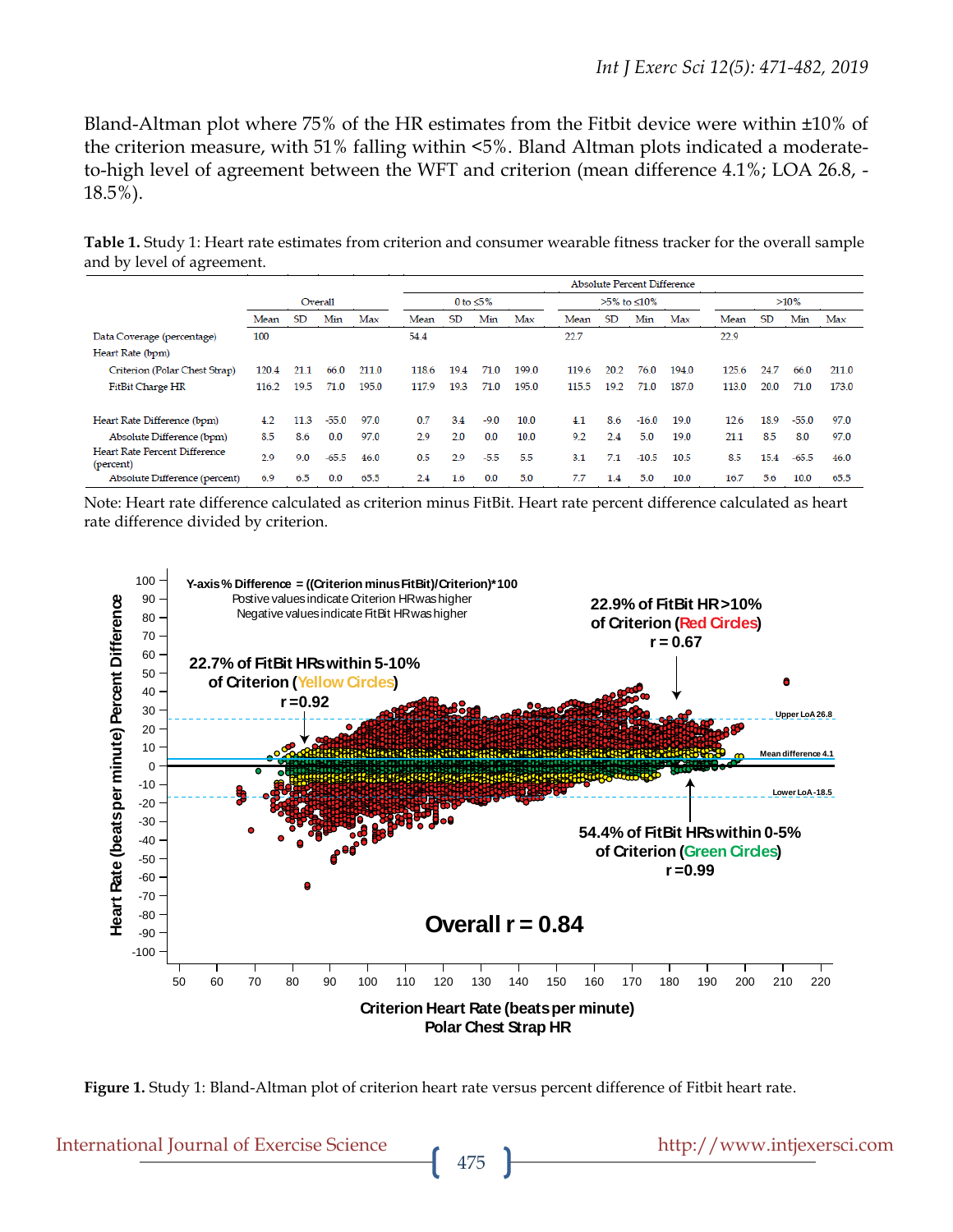|                                      |                                         | Wear time                  |                  |              |  |
|--------------------------------------|-----------------------------------------|----------------------------|------------------|--------------|--|
|                                      | Median                                  | SD(t)                      |                  | Range        |  |
|                                      |                                         |                            | Min.             | Max.         |  |
| <b>Child Observation Days</b>        |                                         |                            |                  |              |  |
| Wearable Days <sup>a</sup> (n=781)   | 43                                      | 14                         | 14               | 56           |  |
| Valid Wear Days <sup>b</sup> (n=477) | 24                                      | 13                         | 3                | 52           |  |
| % of Wearable Days Worn              | 67                                      | 23                         | 20               | 96           |  |
| Minutes/Day                          |                                         |                            |                  |              |  |
| All day (12:00am - 11:59pm)          | 1,212                                   | 431                        | 1                | 1,440        |  |
| Day (8:00am - 8:00pm)                | 703                                     | 220                        | $\theta$         | 720          |  |
| Night (8:01pm - 7:59am)              | 601                                     | 271                        | $\boldsymbol{0}$ | 720          |  |
|                                      |                                         | Non-Wear time              |                  |              |  |
|                                      | Median                                  | SD(t)                      | Range            |              |  |
|                                      |                                         |                            | Min.             | Max.         |  |
| <b>Child Observation Days</b>        |                                         |                            |                  |              |  |
| Non-wear days c (n=427)              | 32                                      | 10                         | $\,8\,$          | 41           |  |
| Minutes/Day                          |                                         |                            |                  |              |  |
| All day (12:00am - 11:59pm)          | 420                                     | 422                        | 15               | 1,440        |  |
| Day $(8:00am - 8:00pm)$              | 195                                     | 239                        | 15               | 705          |  |
| Night (8:01pm - 7:59am)              | 390                                     | 234                        | 15               | 735          |  |
|                                      |                                         | <b>Heart Rate Coverage</b> |                  |              |  |
| Coverage Criteria (hours per day)    | Percent of Valid Wear Days <sup>d</sup> |                            |                  |              |  |
|                                      |                                         |                            | Median           | Range        |  |
| 12                                   |                                         |                            | 85%              | $39 - 100\%$ |  |

#### **Table 2**. Study 2 Participant Wear time, Non-wear time and Heart rate coverage

<sup>a</sup> All possible days Fitbit© was in child's possession. <sup>b</sup> Days with at least 10 hours of 60-second epoch heartrate recordings.

<sup>c</sup> Non-wear time identified as any day with one 15-minute period without a heartrate recording. <sup>d</sup> Values from a fitted regression of individual participants' (n=20) HR coverage.

14 83% 31 – 100% 16  $77\%$  13 – 100%  $18 \t\t 9 - 100\%$  $64\%$  4 – 96% 22  $4 - 92\%$  $24 \t\t 40\%$   $4 - 68\%$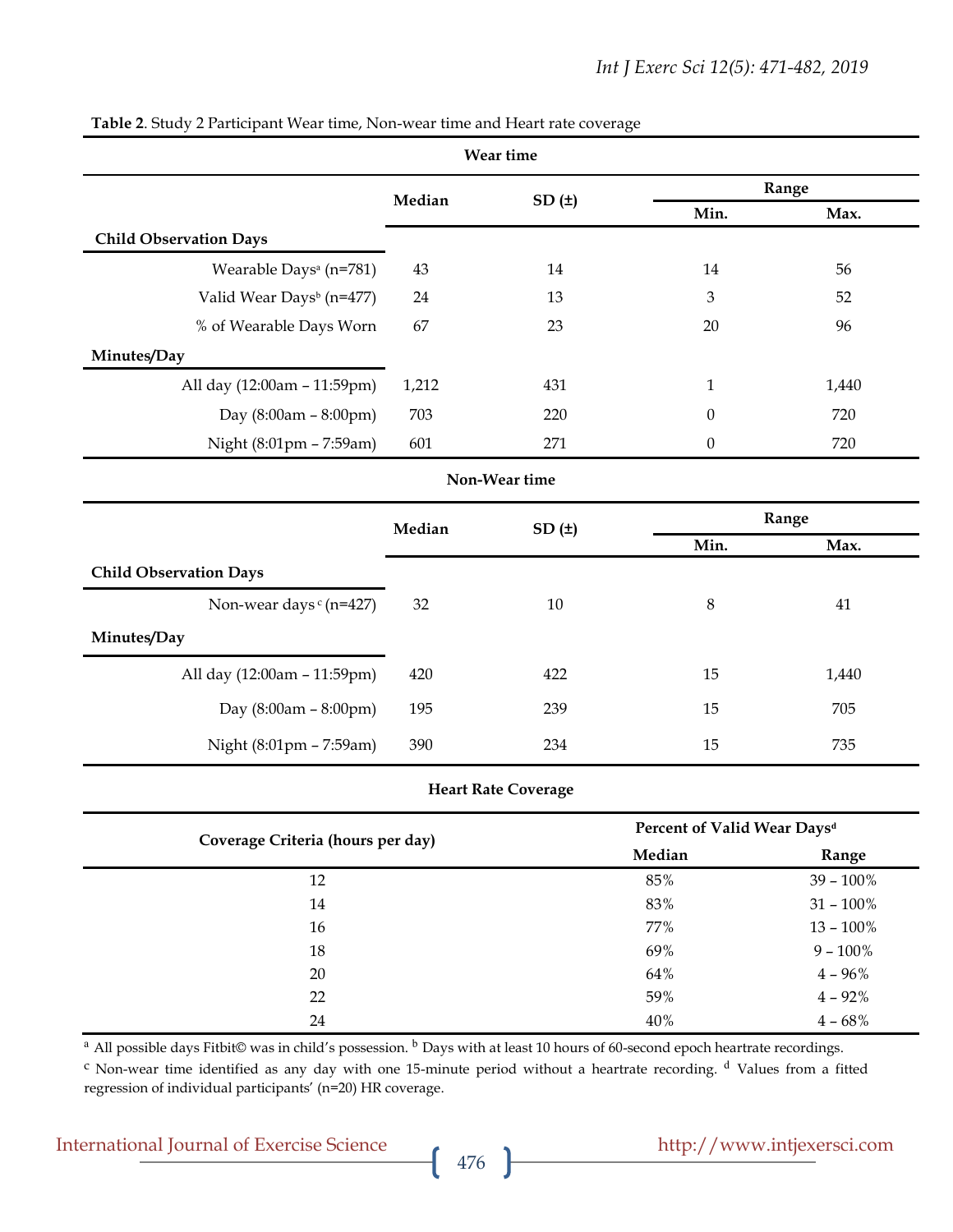The children invited to be part of study 2 (N=20) had the device in their possession for 781 child observation days, representing a median of 43 wearable days (±SD 14, Range: 14 – 56 days). Median valid wear days (i.e.,  $\geq$ 10 hours recording/day) in the sample was 24 ( $\pm$ SD 13, Range: 3 – 52 days), representing 67% of the days (SD±23, range 20 – 96% of days) the device was in their possession. Table 2 presents wear time, non-wear time, and HR coverage information for the sample. Median wear time minutes per day (min/day) were 1,212 (±SD 431, Range: 1 – 1,440 minute), with higher median wear-time minutes recorded during the day (703 min/day) compared to night (601 min/night). Non-wear time occurred on 427 child observations days (median 32, ±SD 10, range 8 – 41 days). Median non-wear time was greater at night compared to during the day (390 vs. 195 min/day) (Table 2). The median percent of valid wear days with complete HR coverage from 12 hours/day (85%, range:39 – 100%) to 24 hours/day (40%, range: 4 – 68%) is presented in Table 2.

# **DISCUSSION**

To our knowledge, this is one of the first studies to examine 1) the validity of a WFT as a measure of HR in children compared to a criterion measure and 2) the compliance and coverage from children wearing WFTs over extended timeframes. Results from this preliminary two-part study suggest that WFTs can provide comparable HR estimates to a criterion field-based measure. In addition, a high degree of user compliance and substantial HR coverage was observed in a separate sample of children.

Our findings indicate that WFTs utilizing photoplethysmography, such as Fitbit© devices, are a satisfactory method to monitor activity in children. These findings are encouraging given the advantages WFTs offer. First, HR technology affords researchers the ability to capture a marker of physical activity which is to each child's level of fitness (i.e., resting HR) and can be individualized for intensity classification purposes (e.g., % HR reserve) [\(27\)](#page-10-4). Second, WFTs have the potential to be highly informative from a wear-time/compliance monitoring perspective (i.e., HR detected vs. no HR detected). Third, WFTs offer online databases synced to the participants device giving researchers the ability to monitor activity remotely thereby reducing the issue of losing large amounts of data when a device that stores data locally (e.g., most scientific-grade accelerometers) is misplaced or malfunctions. Lastly, WFTs are aesthetically designed to be worn and stay worn, and, thus, may lead to a larger number of wear days, and, thus a longer assessment of activity-related markers [\(10\)](#page-9-3).

There is a lack of literature investigating the validity of HR as captured by a WFT in comparison to a criterion measure in children [\(10\)](#page-9-3). Previous youth intervention and nonintervention field-based studies have used WFTs, yet have chosen to focus on other healthrelated features offered by the device, such as step count or total sleep time [\(16-18,](#page-10-5) [22\)](#page-10-6). Results from study 1 demonstrate moderate-to-high levels of HR agreement between the Fitbit Charge HR<sup>©</sup> and the criterion measure. Over 75% of the  $\sim$ 38,000 HR observations were within a 10% difference. Several validation studies using Fitbit© devices and a HR chest strap as a criterion measure have been conducted in samples of young adult (18-38 years old). The majority of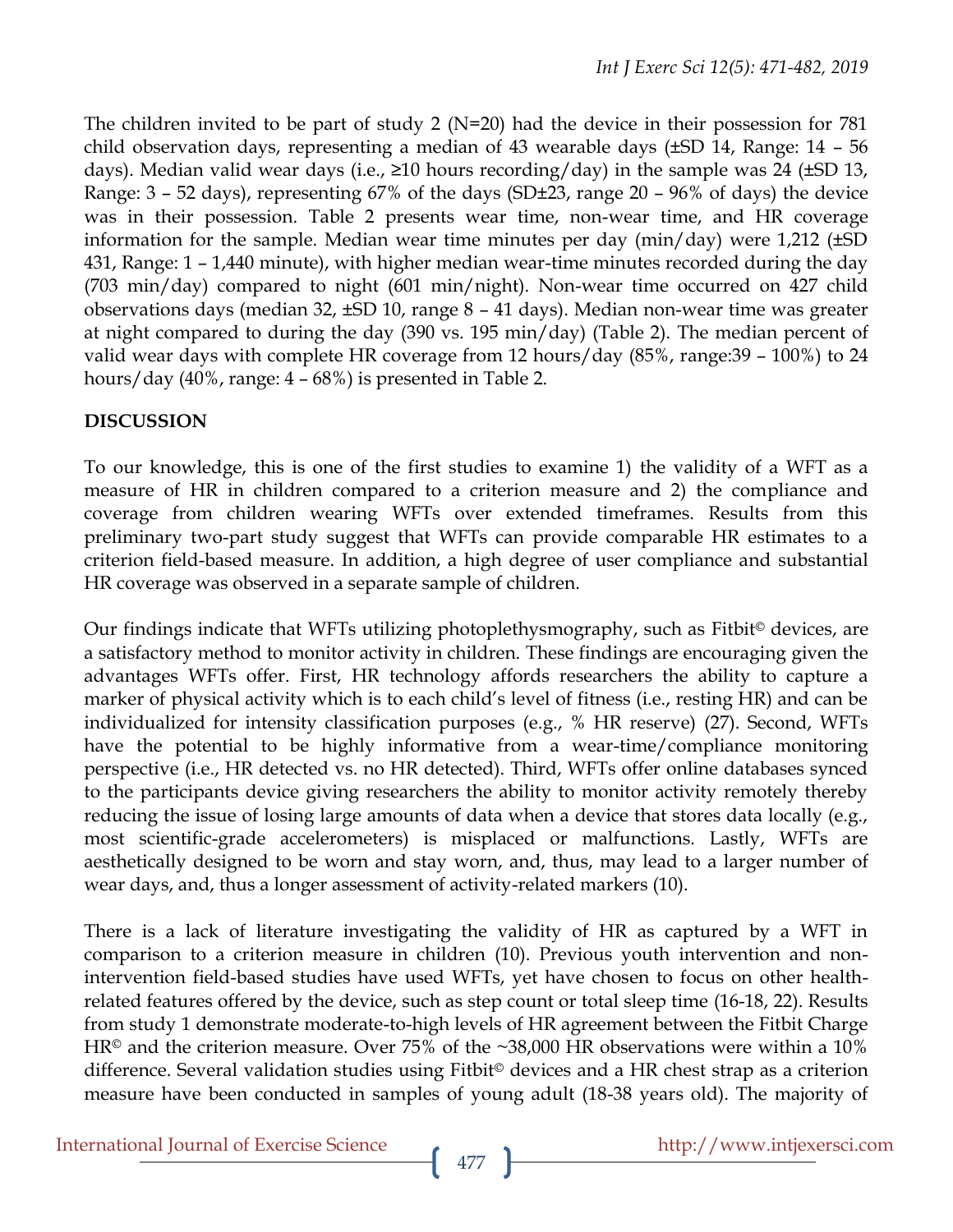these studies were lab-based [\(10\)](#page-9-3). These studies reported mean absolute percent error between 3-16% concluding WFTs can produce valid estimates [\(5,](#page-9-7) [6,](#page-9-1) [30,](#page-11-6) [37\)](#page-11-7). The results herein, albeit from a field-based setting in a younger population, show mean absolute percent error within a similar range (2.4-16.7%), and in accordance with other studies [\(5,](#page-9-7) [10\)](#page-9-3), a systematic underestimation of HR as intensity increases from the Fitbit<sup>®</sup> devices (see Table 1/Figure 1). Given this, researchers must be cautious of misclassification when interpreting HR data using Fitbit<sup>®</sup> devices, particularly during protocols that have participants spending extended periods of time at high-intensities. Further, future research should explore possible reasons as to why this underestimation of HR with increasing intensity may be occurring. Currently, only a handful of studies have explored potential causes of discrepancies of WFTs and photoplethysmography citing issues such as skin pigment, the position of the wrist, and the design of the wrist strap for appropriate snugness of fit on children's wrists [\(29\)](#page-11-8). Nonetheless, collectively, our findings indicate that the Fitbit charge HR© produces similar estimates of HR in children in comparison to a criterion measure. Incorporating objective measures that utilize photoplethysmography may prove advantageous when concerned with measuring children's health-enhancing physical activity – such as moderate-to-vigorous PA – as it allows researchers to obtain individually standardized moderate-to-vigorous PA estimates based on each individual child's resting heart rate, a marker of fitness [\(7,](#page-9-8) [27\)](#page-10-4).

Results from Study 2 illustrate a high degree of wear compliance from participants. Children wore the device for more than 10 hours per day on 67% of the days they had it in their possession, which is comparable to a recent intervention that used Fitbit© devices in a sample of school-aged children where participants wore the device on the wrist for 8 hours per day or longer for 80% of possible days [\(9\)](#page-9-9). Median valid wear days in the sample of children in Study 2 was 24 days, which is longer than any previously published field-based study using a wristworn WFT with children (<10 days) [\(10\)](#page-9-3). One study deployed a waist-worn WFT for 124 days in a sample of urban youth (N=24) reporting low levels of adherence, with 19 average wear days (range 1-74 days) per participant [\(26\)](#page-10-7). Large studies, such as the National Health and Nutrition Examination Survey (NHANES 2011-2012), switched to a wrist-worn accelerometer placement as opposed to the hip-placement in previous studies (NHANES 2003-2006) to increase wear compliance recognizing that longer monitoring periods are associated with more reliable measures of activity [\(20\)](#page-10-8), and high compliance gives more confidence that the data are representative of daily physical activity [\(25\)](#page-10-9). The 2011-2012 NHANES reported 70%– 80% of participants achieved a median wear time of >20 hours per day for >6 days; substantially higher than the 40%–70% of participants achieving 10 hours per day of wear for >6 days (NHANES 2003-2006) when participants wore the accelerometer on the hip [\(13\)](#page-10-10). Greater wear compliance demonstrated by wrist-worn WFTs can potentially alleviate concerns researchers may have on how to detect and classify periods of non-wear time, obstacles one must consider when selecting other objective physical activity measurement devices, such as wrist-worn accelerometers [\(24\)](#page-10-11). For example, with WFTs, photoplethysmography will detect if the individual was compliant and wearing the WFT – as indicated by the presence of a HR – or not. WFTs offer the best of both worlds in the sense that they provide a clear marker of wear (i.e., presence of HR), and they are designed to be worn on the wrist, a more compliant wear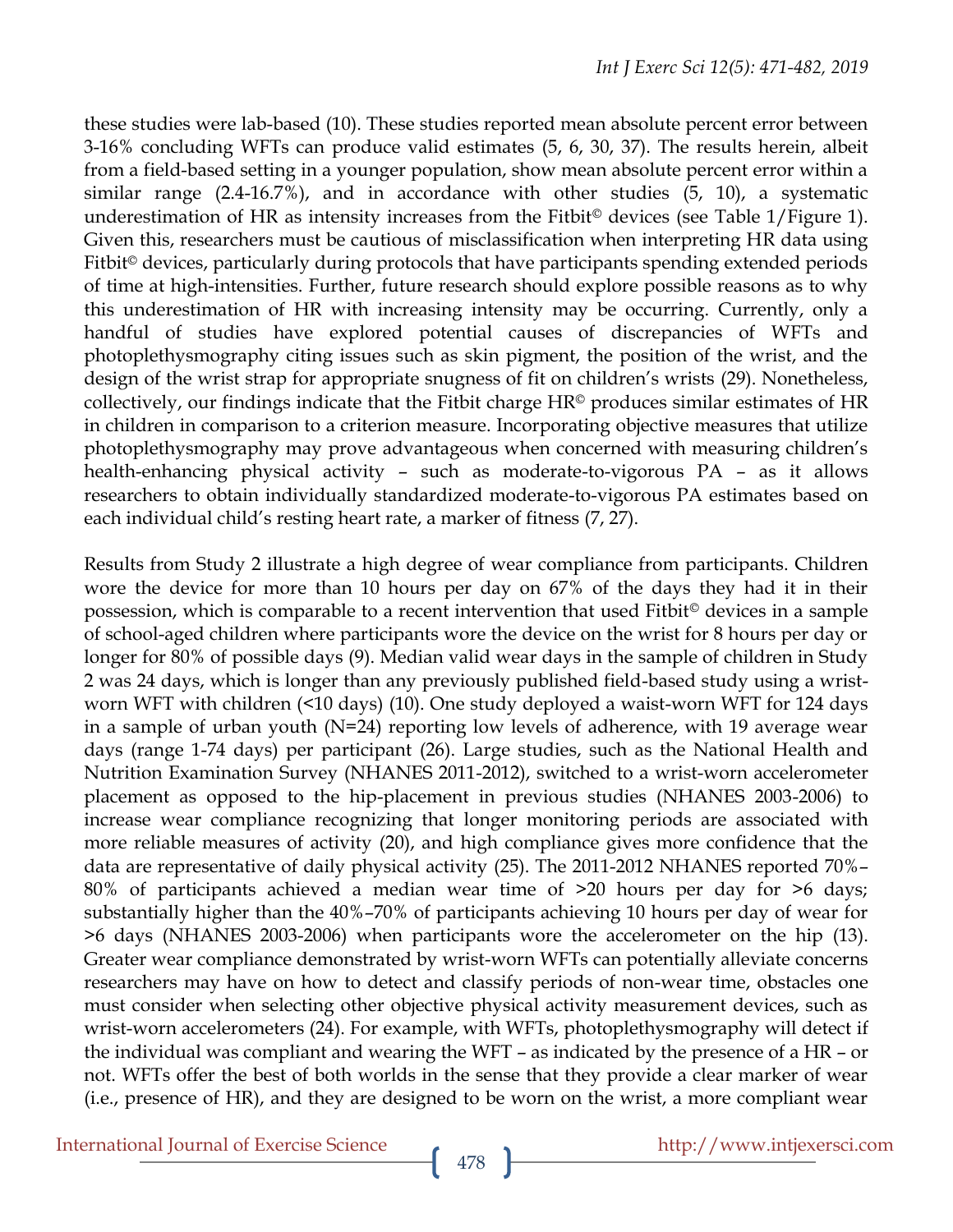location in children [\(11\)](#page-9-10). Of note, numerous studies in children and adults have shown that the combination of HR and accelerometry data provides the greatest precision in estimating physical activity and energy expenditure compared to HR or accelerometry alone [\(4,](#page-9-4) [8,](#page-9-5) [28\)](#page-11-9). The number of single devices available to researchers that offer both capabilities of capturing HR and accelerometry data – specifically, access to the raw data (i.e., accelerometer counts) – is limited. Nonetheless, this is important for researchers to consider when selecting a wrist-worn device that meets the needs of their primary outcome.

In addition to wear compliance, the median daily wear-time compliance of children in Study 2, referred to herein as HR coverage, was ~1,200 minutes per day from 691 child observation days (Table 2). Currently, there are no evidence-based criteria on what is acceptable in terms of a valid wear-day for WFTs, specifically for HR coverage [\(23\)](#page-10-12), and protocols that capture 24 hour activity (physical activity, sedentary time, and sleep), such as in our Study 2. However, the percent of wear days with at least 10 hours of waking wear-time (identified as ≥600 HR recordings between 8:00am and 8:00pm) – a common marker of a valid day in field-based assessments of physical activity using accelerometers [\(36\)](#page-11-2) – was 69%. This is similar to a previous study of adolescents who wore a Fitbit© device for at least 10 hours per day on (33 out of 49 intervention days; 67.3%) [\(14\)](#page-10-13). These data are greater than existing valid day criteria for objective measures of youth physical activity where, typically, researchers accept 4 valid days from a 7 or 10 day data collection protocol (57% of days or 40% of days, respectively) [\(34\)](#page-11-3). In addition, Study 2 findings show that setting a more stringent wear criteria of >20 hours per day (≥1200 HR recordings per day) still classifies 64% of observation days as valid (Table 2). This illustrates a high degree of wear-time compliance in this sample, and with the recent release of the Canadian 24-hour movement guidelines, offers researchers a timely and attractive alternative to capture 24-hour activity for extended periods of time (i.e., day and night data for multiple weeks, months) [\(32\)](#page-11-10). Results from our secondary analysis showed that non-wear time occurred more during the night compared to during the day. This was confirmed by conversations with parent/guardians who stated that this was the preferred time to charge the device. Collectively, the ability to conduct a long-term data collection protocol is demonstrated by the adherence of Study 2 parents/guardians to the protocols of downloading the Fitbit© app and syncing and/or charging the device every 3-4 days. Across 20 participants, only 6 parents/guardians were issued a text reminder over summer equating to 16 text messages being sent by study staff (out of a possible 180 text messages).

There are several strengths of this study. First, this is one of the first field-based studies to validate HR obtained from a WFT in a sample of children. Second, this is one of the first fieldbased studies to explore HR data coverage obtained from a WFT in a sample of children for extended periods of time (>2 weeks). Third, both studies were conducted in field-based settings which captures the free-living sporadic nature of children's physical activity. Lastly, Study 1 used a HR chest strap as the criterion measure, a widely accepted criterion measure for HR. Both studies are not without limitation. Results are only representative of the Fitbit Charge HR<sup>®</sup> and Alta HR<sup>®</sup> devices, it is not clear whether similar findings would be obtained from other consumer devices. Although sample size is comparable to other lab and field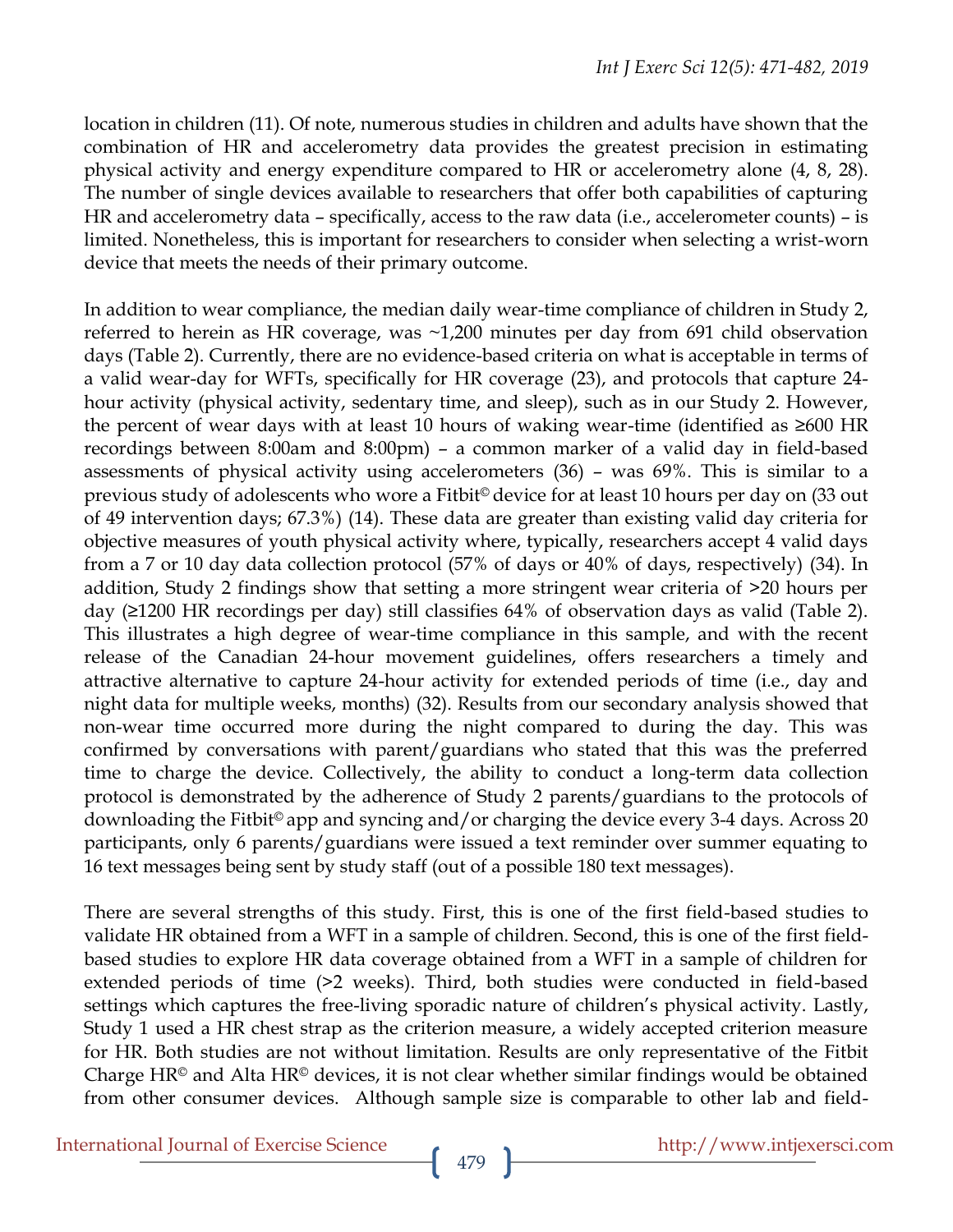based studies evaluating WFT in children and adults [\(5,](#page-9-7) [6,](#page-9-1) [37\)](#page-11-7), the majority of children in both samples were non-Hispanic white, thus, results may not be generalizable to children from other racial/ethnic groups. Also, children in Study 2 had mild developmental disabilities, however, the authors believe HR coverage and compliance would not decrease had a typically developing sample of children been chosen.

The preliminary evidence presented in this two-part validity study demonstrates that Fitbit© devices 1) provide valid HR estimates in children, 2) provides adequate daily wear-time coverage, and 3) can be used to capture 24-hour data for an extended period of time (>2 weeks) in children. The implications of this are far-reaching. Researchers and practitioners concerned with objectively assessing children's physical activity have a means to do this for longer periods which could greatly increase the field's understanding of youth physical activity behaviors and establish more robust and accurate assessments.

#### **REFERENCES**

<span id="page-9-0"></span>1. Bai Y, Hibbing P, Mantis C, Welk GJ. Comparative evaluation of heart rate-based monitors: Apple Watch vs Fitbit Charge HR. J Sports Sci 36(15): 1-8, 2017.

<span id="page-9-2"></span>2. Boudreaux BD, Hebert EP, Hollander DB, Williams BM, Cormier CL, Naquin MR, et al. Validity of wearable activity monitors during cycling and resistance exercise. Med Sci Sports Exerc 50(3):624-633, 2018.

<span id="page-9-6"></span>3. Bunn JA, Navalta JW, Fountaine CJ, Reece JD. Current state of commercial wearable technology in physical activity monitoring 2015–2017. Int J Exerc Sci. 11(7):503-515, 2018.

<span id="page-9-4"></span>4. Corder K, Brage S, Wareham NJ, Ekelund U. Comparison of PAEE from combined and separate heart rate and movement models in children. Med Sci Sports Exerc 37(10):1761-1767, 2005.

<span id="page-9-7"></span>5. Dondzila CJ, Lewis C, Lopez JR, Parker T. Congruent accuracy of wrist-worn activity trackers during controlled and free-living conditions. Int J Exerc Sci 11(7):575-584, 2018.

<span id="page-9-1"></span>6. Dooley EE, Golaszewski NM, Bartholomew JB. Estimating accuracy at exercise intensities: A comparative study of self-monitoring heart rate and physical activity wearable devices. JMIR mHealth uHealth 5(3), 2017.

<span id="page-9-8"></span>7. Epstein LH, Paluch RA, Kalakanis LE, Goldfield GS, Cerny FJ, Roemmich JN. How much activity do youth get? A quantitative review of heart-rate measured activity. Pediatrics 108(3):e44-e44, 2001.

<span id="page-9-5"></span>8. Eston RG, Rowlands AV, Ingledew DK. Validity of heart rate, pedometry, and accelerometry for predicting the energy cost of children's activities. J Appl Phys 84(1):362-371, 1998.

<span id="page-9-9"></span>9. Evans EW, Abrantes AM, Chen E, Jelalian E. Using novel technology within a school-based setting to increase physical activity: A pilot study in school-age children from a low-income, urban community. Biomed Res Int 2017(4): 1-7, 2017.

<span id="page-9-3"></span>10. Evenson KR, Goto MM, Furberg RD. Systematic review of the validity and reliability of consumer-wearable activity trackers. Int J Behav Nutr Phys Act 12(1):159, 2015.

<span id="page-9-10"></span>11. Fairclough S, Noonan R, Rowlands A, Van Hees V, Knowles Z, Boddy L. Wear compliance and activity in children wearing wrist and hip mounted accelerometers. Med Sci Sports Exerc 48(2):245-253, 2016.

International Journal of Exercise Science http://www.intjexersci.com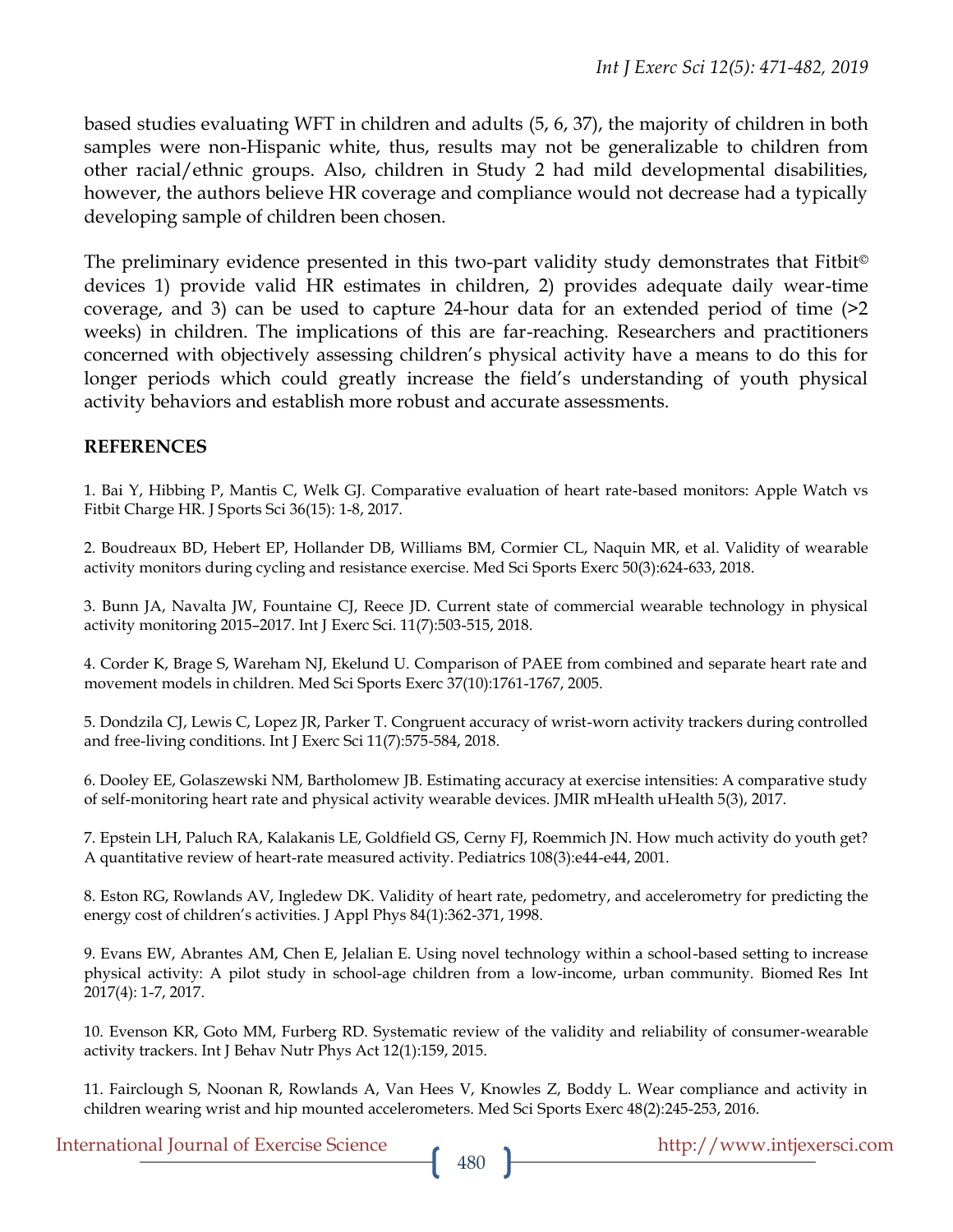<span id="page-10-3"></span>12. Franzen-Castle L, Dunker T, Chai W, Krehbiel M. Fitbit and fitabase technology: Tracking and evaluating youth physical activity. J Extension 55(2): 2TOT5, 2017.

<span id="page-10-10"></span>13. Freedson PS, John D. Comment on" estimating activity and sedentary behavior from an accelerometer on the hip and wrist". Med Sci Sports Exerc 45(5):962-963, 2013.

<span id="page-10-13"></span>14. Gaudet J, Gallant F, Bélanger M. A Bit of Fit: Minimalist intervention in adolescents based on a physical activity tracker. JMIR mHealth uHealth 5(7), 2017.

<span id="page-10-0"></span>15. Gillinov S, Etiwy M, Wang R, Blackburn G, Phelan D, Gillinov AM, et al. Variable accuracy of wearable heart rate monitors during aerobic exercise. Med Sci Sports Exerc 49(8):1697-1703, 2017.

<span id="page-10-5"></span>16. Hamari L, Kullberg T, Ruohonen J, Heinonen OJ, Díaz-Rodríguez N, Lilius J, et al. Physical activity among children: objective measurements using Fitbit One® and ActiGraph. BMC Res Notes 10(1):161, 2017.

17. Hayes LB, Van Camp CM. Increasing physical activity of children during school recess. J Appl Behav Anal 48(3):690-695, 2015.

18. Hooke MC, Gilchrist L, Tanner L, Hart N, Withycombe JS. Use of a fitness tracker to promote physical activity in children with acute lymphoblastic leukemia. Pediatr Blood Cancer 63(4):684-689, 2016.

<span id="page-10-1"></span>19. Horton JF, Stergiou P, Fung TS, Katz L. Comparison of Polar M600 Optical heart rate and ECG heart rate during exercise. Med Sci Sports Exerc 49(12):2600-2607, 2017.

<span id="page-10-8"></span>20. Levin S, Jacobs DR, Ainsworth BE, Richardson MT, Leon AS. Intra-individual variation and estimates of usual physical activity. Ann Epidemiol 9(8):481-488, 1999.

<span id="page-10-2"></span>21. Lewis BA, Napolitano MA, Buman MP, Williams DM, Nigg CR. Future directions in physical activity intervention research: expanding our focus to sedentary behaviors, technology, and dissemination. J Behav Med 40(1):112-126, 2017.

<span id="page-10-6"></span>22. Meltzer LJ, Hiruma LS, Avis K, Montgomery-Downs H, Valentin J. Comparison of a commercial accelerometer with polysomnography and actigraphy in children and adolescents. Sleep 38(8):1323-1330, 2015.

<span id="page-10-12"></span>23. Montgomery-Downs HE, Insana SP, Bond JA. Movement toward a novel activity monitoring device. Sleep Breath 16(3):913-917, 2012.

<span id="page-10-11"></span>24. Oliver M, Badland HM, Schofield GM, Shepherd J. Identification of accelerometer nonwear time and sedentary behavior. Res Q Exerc Sport 82(4):779-783, 2011.

<span id="page-10-9"></span>25. Rowlands AV, Rennie K, Kozarski R, Stanley RM, Eston RG, Parfitt GC, et al. Children's physical activity assessed with wrist-and hip-worn accelerometers. Med Sci Sports Exerc 46(12):2308-2316, 2014.

<span id="page-10-7"></span>26. Schaefer SE, Ching CC, Breen H, German JB. Wearing, thinking, and moving: testing the feasibility of fitness tracking with urban youth. Am J Health Educ 47(1):8-16, 2016.

<span id="page-10-4"></span>27. Scott SN, Thompson DL, Coe DP. The ability of the PACER to elicit peak exercise response in youth [corrected]. Med Sci Sports Exerc 45(6):1139-1143, 2013.